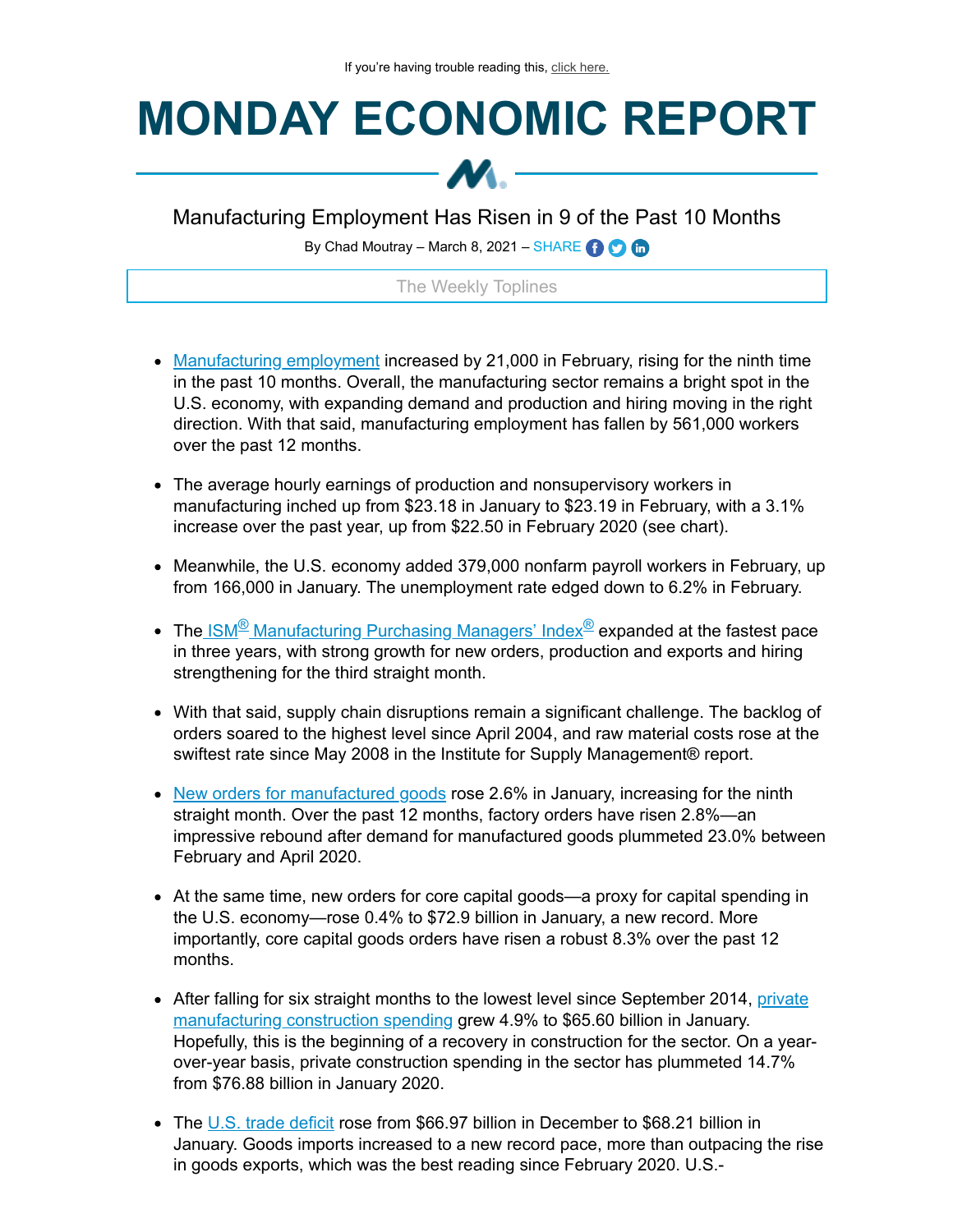manufactured goods exports totaled \$81.66 billion in January, using non-seasonally adjusted data, dropping 5.3% from \$86.25 billion in January 2020.

• [Manufacturing](https://click.email.nam.org/?qs=51e43d7de227c03635e0745aa45544b08a5798dd96e11c835d95e013e2a2a59aa80c2199648f629fbc83eee1d202816f918848a4f5c199e530ea120361866d51) labor productivity rose 5.0% at the annual rate in the fourth quarter with strong rebounds in output, both for durable and nondurable goods, according to revised data.



Manufacturing Average Hourly Earnings for Production and Nonsupervisory Workers, 2000-2021, Year-Over-Year Percentage Growth by Month

Economic Indicators

**Last Week's Indicators:** (Summaries Appear Below)

**Monday, March 1** *Construction Spending ISM® Manufacturing Purchasing Managers' Index ®*

**Tuesday, March 2** *None*

**Wednesday, March 3** *ADP National Employment Report*

## **Thursday, March 4** *Factory Orders and Shipments Productivity and Costs (Revision)*

**This Week's Indicators:**

**Monday, March 8** *None*

**Tuesday, March 9** *NFIB Small Business Survey*

**Wednesday, March 10** *Consumer Price Index*

**Thursday, March 11** *Job Openings and Labor Turnover Survey Weekly Initial Unemployment Claims*

**Friday, March 12**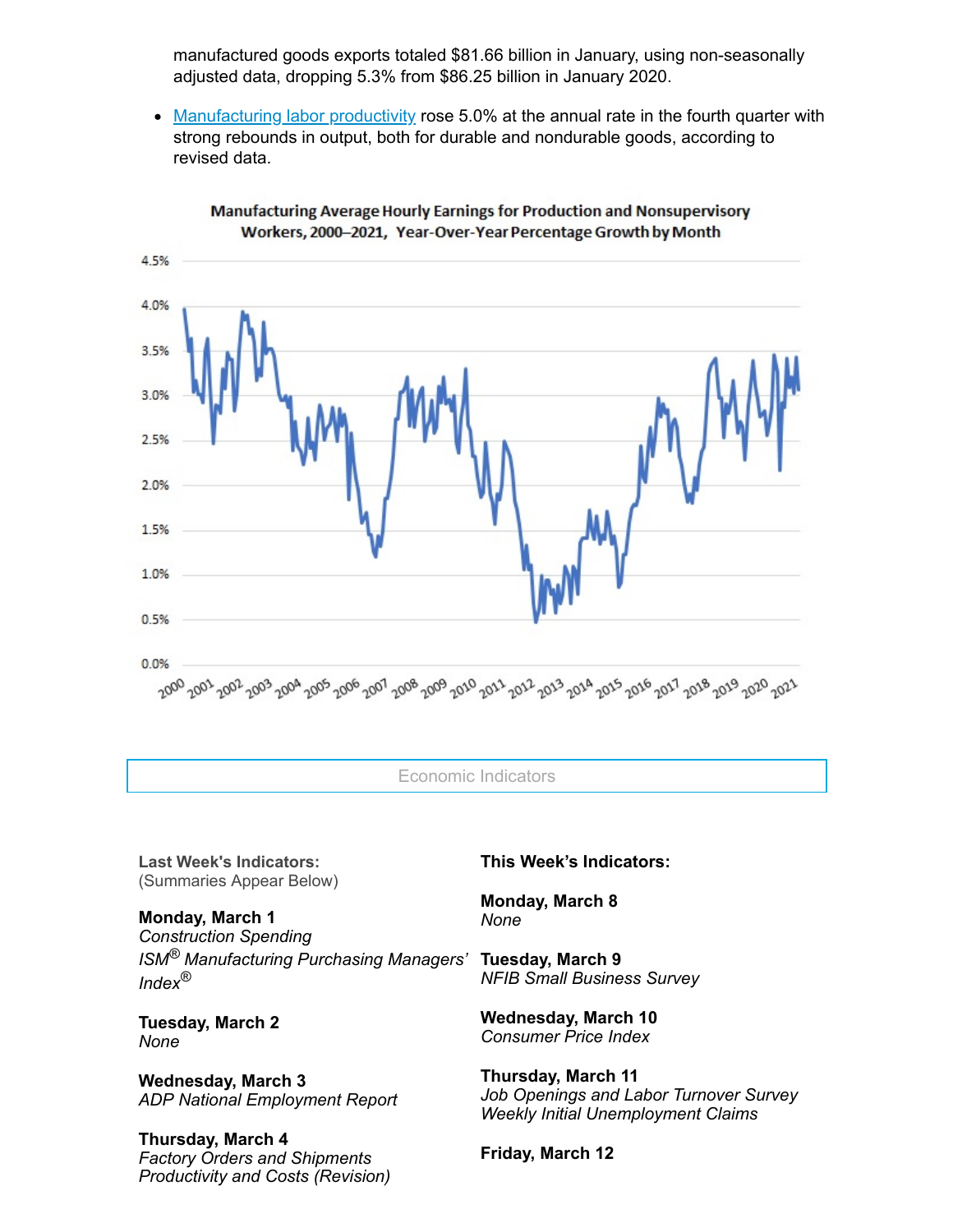Deeper Dive

**ADP National [Employment](https://click.email.nam.org/?qs=51e43d7de227c0363487fe4180c886422cf724aa586fad7399d7edf055a3183e84a09326c773141008e990f78542324620c14804c080577b4e20dfe9edbf839e) Report**: Manufacturing employment declined by 14,000 in February, falling for the second time in the past three months, according to ADP estimates. Overall, the labor market grew more softly than expected, slowing from a gain of 195,000 in January to 117,000 in February. The consensus expectation was for an increase of between 175,000 to 200,000. The sectors with the largest increases in February included trade, transportation and utilities (up 48,000), education and health services (up 35,000), leisure and hospitality (up 26,000) and professional and business services (up 22,000). In addition to manufacturing, the construction and information sectors also experienced reduced employment for the month, both down by 3,000.

Over the past 12 months, private nonfarm payrolls have fallen by nearly 9,600,000, with manufacturing employment down 592,000 year-over-year.

Meanwhile, small and medium-sized businesses (i.e., those with fewer than 500 employees) added 89,000 workers in February, or 76.1% of net job creation for the month.

**BLS National [Employment](https://click.email.nam.org/?qs=81818105428c8357fdd4a221f1fa058a06b90bedb6c0b7fb702e569ebeb8a3151fa21e94c4c88d3388e4cb9055dac6d47c28b239787140f578e93350c1d04fad) Report:** Manufacturing employment increased by 21,000 in February, rebounding from the decline of 14,000 in January and rising for the ninth time in the past 10 months. Durable and nondurable goods employment rose by 17,000 and 4,000 for the month, respectively. Overall, the manufacturing sector remains a bright spot in the U.S. economy, with expanding demand and production and hiring moving in the right direction. With that said, manufacturing employment has fallen by 561,000 workers over the past 12 months, as the sector continues to recover from the COVID-19 pandemic. There were 12,238,000 workers in the sector in February, down from 12,799,000 one year ago.

In February, growth in manufacturing employment was led by strength in transportation equipment (up 9,700), miscellaneous nondurable goods (up 4,100), machinery (up 3,800), plastics and rubber products (up 3,000), miscellaneous durable goods (up 2,800), apparel (up 2,400) and electrical equipment and appliances (up 2,400). In contrast, food manufacturing (down 3,100), nonmetallic mineral products (down 2,400), printing and related support activities (down 1,700), wood products (down 1,100) and paper and paper products (down 1,000) were among the sectors with reduced employment in February.

All the major sectors in manufacturing continued to experience reduced employment year-over-year in February. The largest decreases over the past 12 months included transportation equipment (down 128,500), fabricated metal products (down 84,100), machinery (down 54,100) and printing and related support services (down 50,700). At the other end of the spectrum, plastics and rubber products (down 3,900), chemicals (down 4,800), textile product mills (down 5,800), petroleum and coal products (down 7,700) and computer and electronic products (down 8,000) fared better, with the smallest employment declines since January 2020.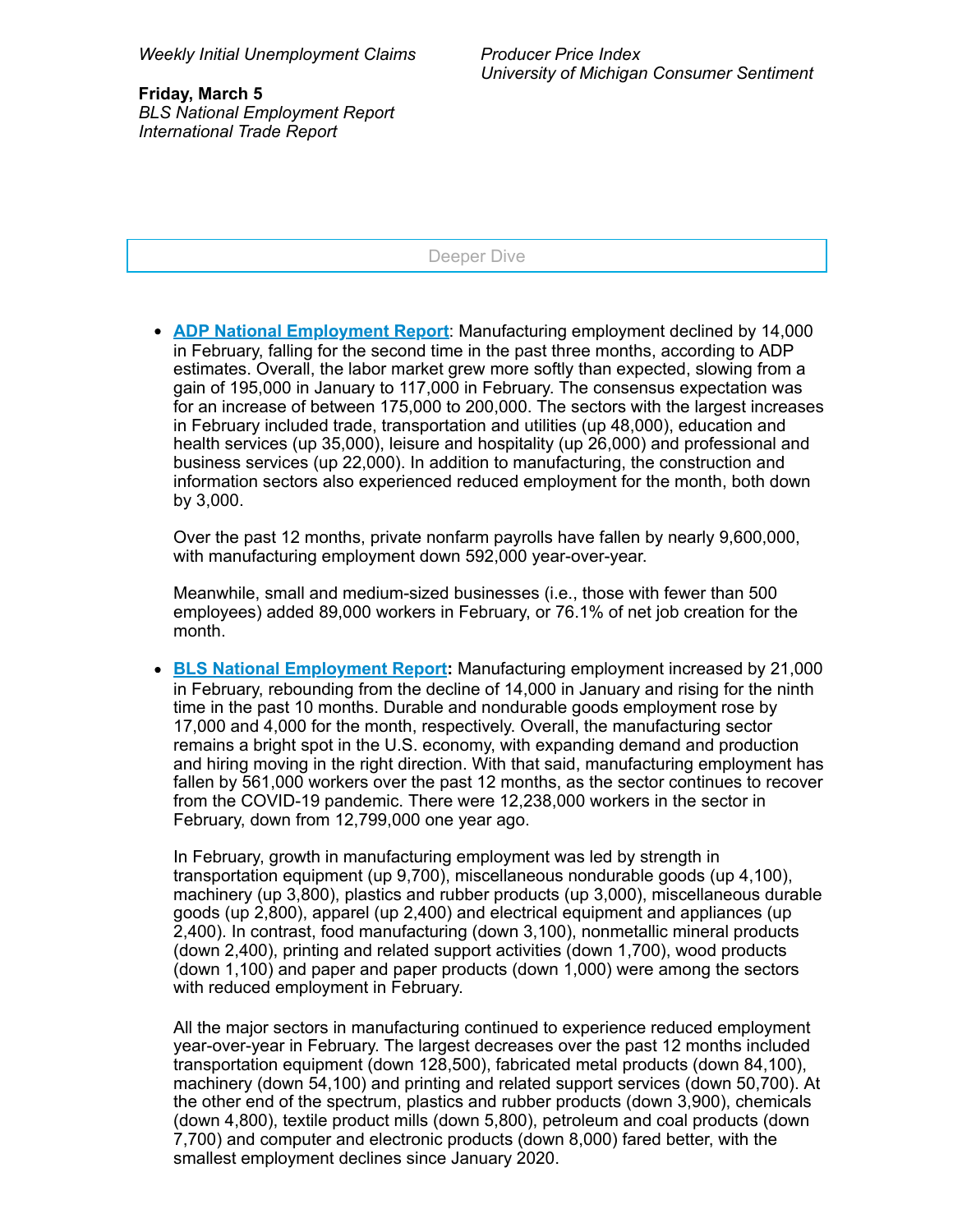The average hourly earnings of production and nonsupervisory workers in manufacturing inched up from \$23.18 in January to \$23.19 in February, with a 3.1% increase over the past year, up from \$22.50 in February 2020.

Meanwhile, the U.S. economy added 379,000 nonfarm payroll workers in February, up from 166,000 in January. Despite the solid increase in the latest data, there are 9,475,000 fewer nonfarm payrolls today than 12 months ago.

The unemployment rate edged down from 6.3% in January to 6.2% in February, with the number of unemployed workers dropping from 10,130,000 to 9,972,000. The socalled "real unemployment rate"—a term that refers to those marginally attached to the workforce, including discouraged workers and the underemployed—remained at 11.1%. The labor force participation rate was unchanged at 61.4%, but for comparison purposes, the participation rate registered 63.3% one year ago.

**[Construction](https://click.email.nam.org/?qs=81818105428c8357946f03aff5f742bff9d83ed5171cf3cf90d5078da30eb28adb375d5006748e0541a0d43b07630590597570d14f4ef5cdf89cc12be81f8fc2) Spending:** After falling for six straight months to the lowest level since  $\bullet$ September 2014, private manufacturing construction spending grew 4.9% from \$62.55 billion in December to \$65.60 billion in January. Hopefully, this is the beginning of a recovery in construction for the sector. On a year-over-year basis, private construction spending among manufacturers has plummeted 14.7% from \$76.88 billion in January 2020. Total private nonresidential spending rose 0.4% in January, but with a decrease of 10.1% over the past 12 months. Every major segment of private nonresidential construction spending experienced year-over-year decreases in activity in the latest figures.

Overall, total private construction spending increased 1.7% in January, with 6.8% growth since last year. The data were buoyed by strength in the private residential construction market, which rose 2.5% in January. Single-family and multifamily construction increased 3.0% and 0.7% for the month, respectively. Over the past 12 months, single-family and multifamily construction jumped 24.2% and 16.9%, respectively. Meanwhile, public construction spending increased 1.7% in January, with a gain of 2.9% from one year earlier.

**Factory Orders and [Shipments](https://click.email.nam.org/?qs=81818105428c8357c110e6ea2d1118a6242d196487bfb55301da73f0e0274aec888de628730493a5a8027c23e1dfe306a0c6a56af33628cd677ea74c54f077ff):** New orders for manufactured goods rose 2.6% in January, increasing for the ninth straight month and extending the 1.6% gain in December. Durable and nondurable goods sales increased 3.4% and 1.9%, respectively, in January. Over the past 12 months, factory orders have risen 2.8%—an impressive rebound after demand for manufactured goods plummeted 23.0% between February and April 2020 at the beginning of the COVID-19 pandemic. Moreover, new orders for durable goods, which fell 32.0% last spring, have recovered even stronger, up 6.3% since January 2020, or 8.6% year-over-year with transportation equipment excluded.

Similarly, new orders for core capital goods (or nondefense capital goods excluding aircraft)—a proxy for capital spending in the U.S. economy—rose 0.4% to \$72.9 billion in January, a new record. More importantly, core capital goods orders have risen a robust 8.3% over the past 12 months.

Meanwhile, factory shipments increased 1.9% in January, with durable and nondurable goods also increasing by that rate for the month. Since January 2020, manufactured goods shipments have risen 2.7%, or with transportation equipment excluded, durable goods shipments increased 2.4% year-over-year. At the same time, core capital goods shipments rose 1.8% to a record \$71.9 billion in January, jumping 7.5% over the past 12 months.

**[International](https://click.email.nam.org/?qs=81818105428c835701b24fc0fbb105089aa6ade4c5b4b1f3d28728a4ee29fab97f7952954822dfe827adb827641ef3f5b7c5421174f97a6ab396ca03ffb5d1eb) Trade Report:** The U.S. trade deficit rose from \$66.97 billion in December to \$68.21 billion in January. That was not far from the all-time high recorded in November, which was \$69.04 billion. Goods imports (up from \$217.70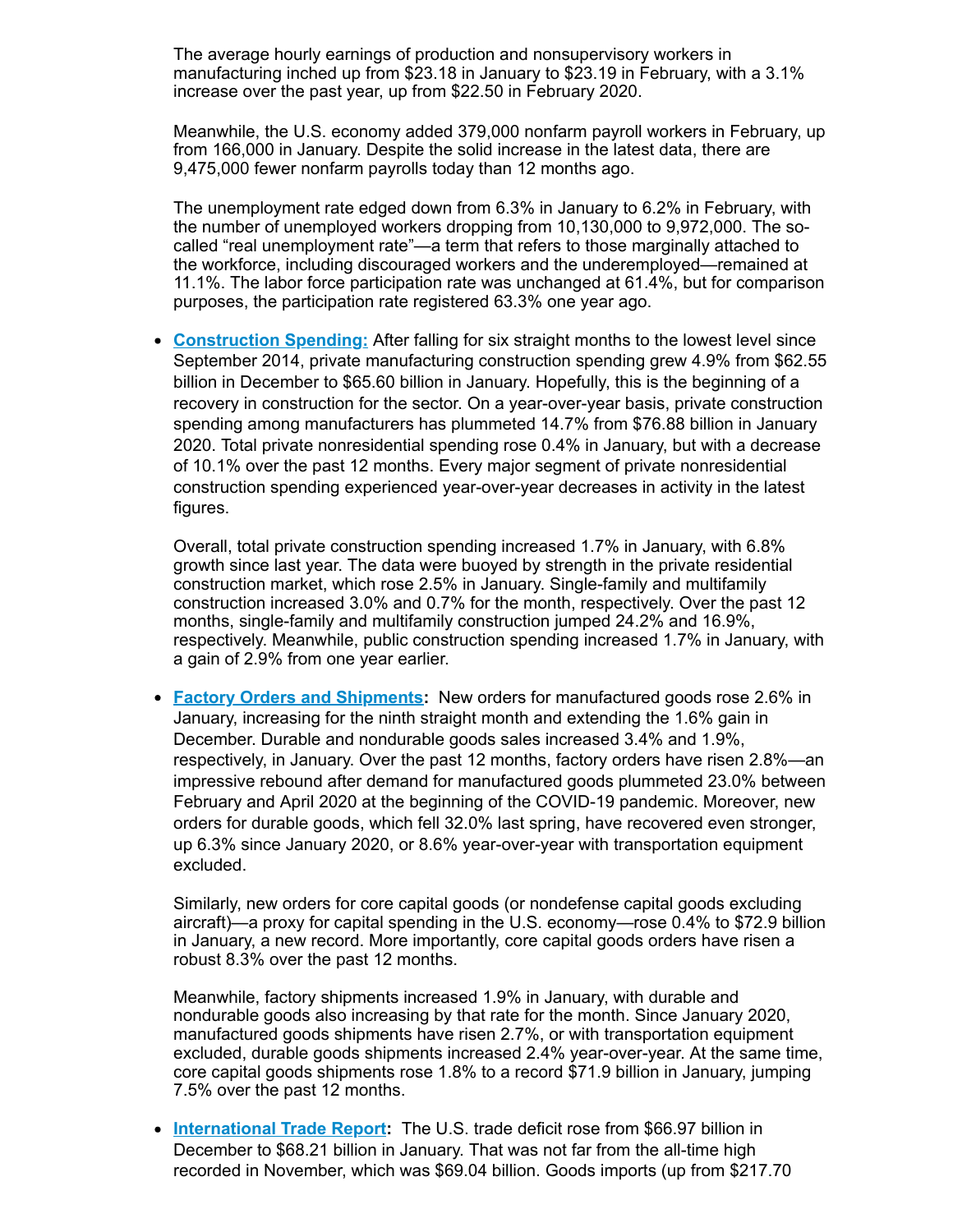billion to \$221.11 billion) increased to a new record pace, more than outpacing the rise in goods exports (up from \$133.58 billion to \$135.66 billion), which was the best reading since February 2020. Overall, trade volumes for goods have rebounded solidly after being battered by COVID-19 and the global recession last year. Yet, imports have recovered faster than exports, continuing a trend seen throughout the second half of 2020. The service-sector trade balance (a surplus) inched higher, up from \$17.16 billion in December to \$17.24 billion in January, but it has trended lower since peaking at a record level of \$24.34 billion in November 2018.

In January, goods exports were boosted by strength in industrial supplies and materials (up \$2.51 billion) and non-automotive capital goods (up \$1.57 billion), but exports were lower for automotive vehicles, parts and engines (down \$660 million), consumer goods (down \$638 million) and foods, feeds and beverages (down \$563 million). At the same time, goods imports increased for consumer goods (up \$3.74 billion), foods, feeds and beverages (up \$832 million), industrial supplies and materials (up \$691 million) and non-automotive capital goods (up \$650 million). Automotive vehicles, parts and engines imports were lower, down \$1.56 billion.

According to the latest data, U.S.-manufactured goods exports totaled \$81.66 billion in January, using non-seasonally adjusted data, dropping 5.3% from \$86.25 billion in January 2020.

**ISM® [Manufacturing](https://click.email.nam.org/?qs=81818105428c83571cadfa936428e3a57251926589309927d94fe79b38735a90dd214bdb9c3ee78495345236fa3e9a484a5e7b7521d5dc75c0f284ca05058b2e) Purchasing Managers' Index ®:** The Institute for Supply Management $^\circledR$  reported that manufacturing activity expanded at the fastest pace in three years, with the headline index up from 58.7 in January to 60.8 in February. The data were very solid across the board, including strong growth for new orders (up from 61.1 to 64.8), production (up from 60.7 to 63.2) and exports (up from 54.9 to 57.2). Employment (up from 52.6 to 54.4) strengthened for the third straight month.

With that said, supply chain disruptions remain a significant challenge, including labor market and logistics struggles. The index for supplier deliveries (up from 68.2 to 72.0) noted slower delivery times in February. (In this case, readings above 50 are consistent with slower deliveries.) The backlog of orders (up from 59.7 to 64.0) soared to the highest level since April 2004, making it the second-highest reading for the index since the question was added in January 1993.

With that in mind, prices (up from 82.1 to 86.0) increased robustly, rising at the swiftest rate since May 2008. Timothy Fiore, chair of the ISM® Manufacturing Business Survey Committee, said, "Aluminum, copper, chemicals, all varieties of steel, soy, petroleum-based products including plastics, transportation costs, electrical and electronic components, corrugate, and wood and lumber products all continued to record price increases."

**[Productivity](https://click.email.nam.org/?qs=51e43d7de227c03635e0745aa45544b08a5798dd96e11c835d95e013e2a2a59aa80c2199648f629fbc83eee1d202816f918848a4f5c199e530ea120361866d51) and Costs (Revision):** Manufacturing labor productivity rose 5.0% at the annual rate in the fourth quarter. Output jumped 13.0% in the fourth quarter after soaring by 57.8% in the third quarter, as the sector continues to recover from the 5.5% and 46.4% COVID-19-related declines in output in the first and second quarters, respectively. Unit labor costs fell 8.8% in the latest data. Labor productivity for durable and nondurable goods increased 6.4% and 2.8% in the fourth quarter, respectively, with output soaring 12.8% and 13.1%.

For the year overall, manufacturing labor productivity rose 0.3% in 2020, following increases of 0.4% and 0.3% in 2018 and 2019, respectively. Output fell 6.3% in the manufacturing sector in 2020, with unit labor costs up 4.4%. One of the larger economic concerns has been sluggishness of productivity growth since the Great Recession. Indeed, output per worker in the manufacturing sector averaged -0.1% from 2011 to 2020. In contrast, the average growth rate for the sector registered 3.8%